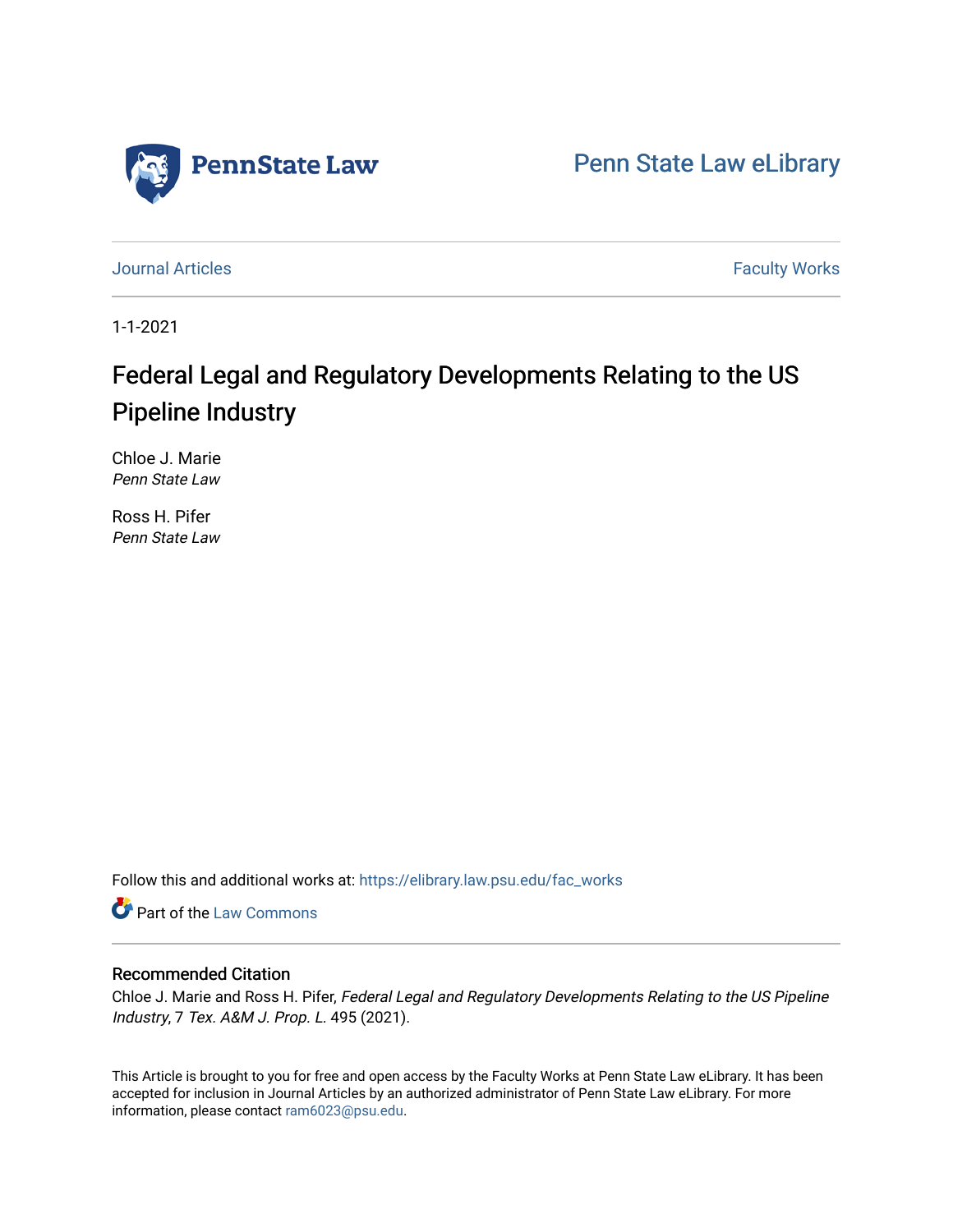## **FEDERAL LEGAL AND REGULATORY DEVELOPMENTS RELATING TO THE U.S. PIPELINE INDUSTRY**

# *Chloe J. Marie & Ross H. Pifer†*

#### I. INTRODUCTION

The Atlantic Coast Pipeline ("ACP") was designed as a 600-mile underground, pipeline project transporting natural gas from well sites in West Virginia to end users throughout Virginia and North Carolina.1 Atlantic Coast Pipeline, LLC ("Atlantic Coast"), the developer of the ACP project, began the extensive process of obtaining the necessary regulatory approvals for this project by initiating a pre-filing process with the Federal Energy Regulatory Commission ("FERC") in October 2014. In the nearly six years that followed, the project received various permits related to water and air quality as well as other matters from state and federal agencies. At nearly every step of the way, however, opponents of the project challenged the grant of these permits.<sup>2</sup> In one case, several environmental groups challenged the propriety of the U.S. Forest Service granting a right-of-way for the pipeline to traverse a portion of the Appalachian National Scenic Trail. The ensuing litigation eventually reached the U.S. Supreme Court, which rendered an opinion on June 15, 2020, upholding the grant of the right-of-way and apparently paving the way for the completion of the project.<sup>3</sup> Despite

3. United States Forest Serv. v. Cowpasture River Pres. Ass'n, 140 S. Ct. 1837,

DOI: https://doi.org/10.37419/JPL.V7.I3.17

<sup>†</sup> Chloe Marie is a Research Specialist at the Center for Agricultural and Shale Law, Penn State Law. Ross H. Pifer is the Associate Dean for Clinics and Experiential Learning, Director of the Center for Agricultural and Shale Law, Penn State Law. The copyright for this article has been retained by the authors, all rights reserved.<br>1. Powering the Future, ATLANTIC COAST PIPELINE,

<sup>1</sup>*. Powering the Future,* ATLANTIC COAST PIPELINE, https://atlanticcoastpipeline.com/resources/docs/resources/acpfactbookversion2.pdf [https://perma.cc/NA6D-5RQQ].

<sup>2</sup>*. See* Appalachian Voices v. State Water Control Bd., 912 F.3d 746, 750–52 (4th Cir. 2019); *see* Sierra Club v. United States Dep't of the Interior, 899 F.3d 260, 265–66 (4th Cir. 2018); *see* Defs. of Wildlife v. U.S. Dep't of the Interior, 931 F.3d 339, 343–44 (4th Cir. 2019); *see* Cowpasture River Pres. Ass'n v. Forest Serv., 911 F.3d 150, 154–56 (4th Cir. 2018); *see* Defs. of Wildlife v. United States Dep't of the Interior, 931 F.3d 339, 342–44 (4th Cir. 2019); *see* Sierra Club v. United States Army Corps of Engineers, 735 F. App'x 103, 103–04 (4th Cir. 2018).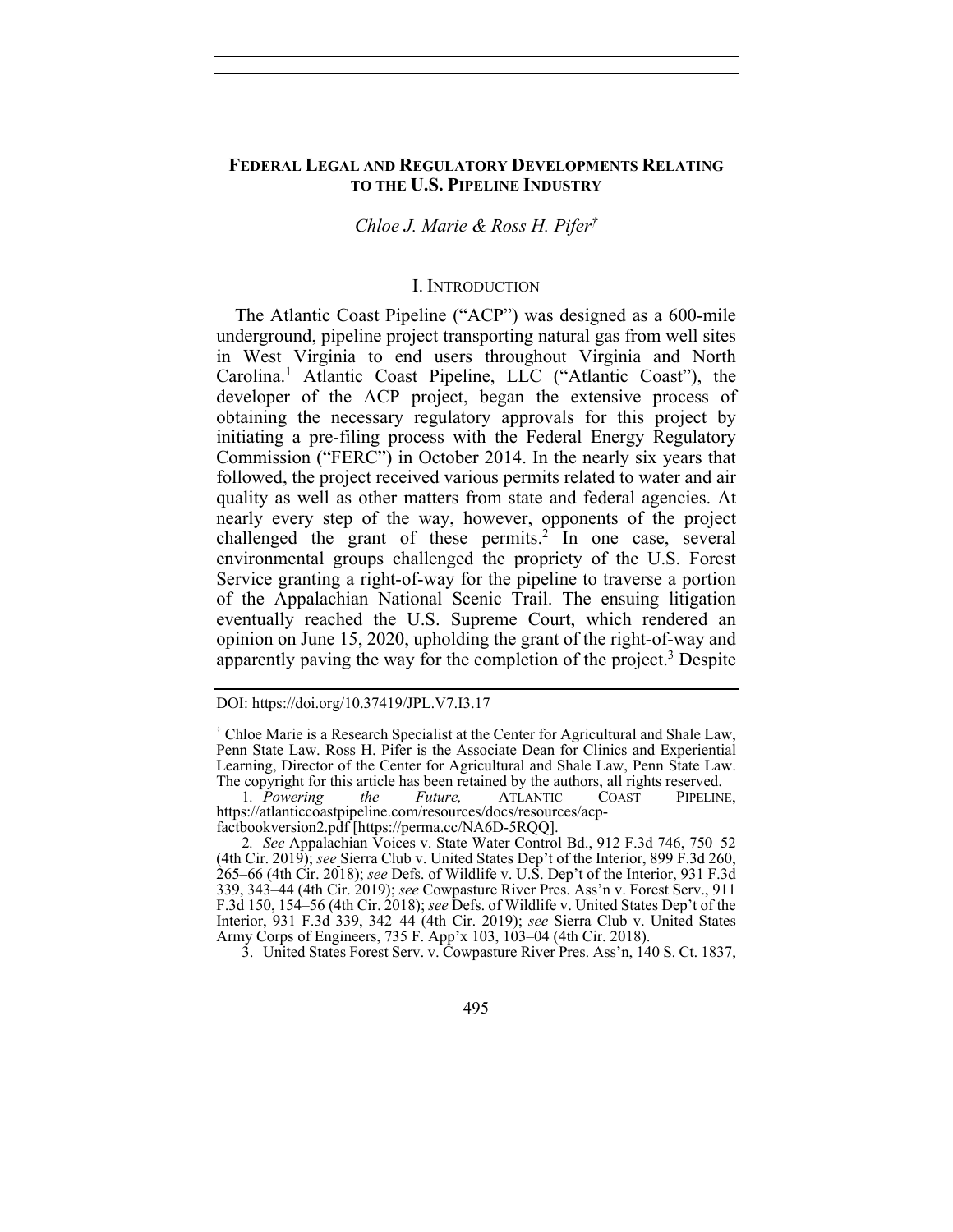receiving this favorable ruling, Duke Energy and Dominion Energy the companies that created Atlantic Coast Pipeline, LLC as a joint venture—announced they were abandoning construction of the project on July 5, 2020.<sup>4</sup>

Why would Duke Energy and Dominion Energy abandon the ACP project less than three weeks after the U.S. Supreme Court gave them a green light on a critical aspect of the project? The answer to that question largely comes from a legal development relating to the Keystone XL Pipeline,<sup>5</sup> which like the ACP project, has been the subject of frequent litigation as it has moved through the required regulatory processes. In one of the court cases challenging construction of the Keystone XL Pipeline, Nationwide Permit 12 ("NWP 12")—a general permit under the Clean Water Act—was vacated.<sup>6</sup> As a result of the vacatur of this permit, Duke Energy and Dominion Energy determined that there were too many uncertainties regarding the economic viability of the ACP project to continue moving forward.<sup>7</sup>

The legal developments surrounding the ACP project—and its ultimate fate—provide an illustration of the current landscape facing the oil and gas industry. In the construction of pipeline infrastructure, upstream and midstream companies should expect to face legal challenges throughout the entire permitting process. Advocates opposed to fossil fuel extraction and production generally as well as groups and individuals who have objections to the localized impacts from a specific pipeline project are likely to initiate those legal challenges.<sup>8</sup>

<sup>1841, 1850 (2020).</sup> 

<sup>4</sup>*. See Dominion Energy and Duke Energy Cancel the Atlantic Coast Pipeline,* DOMINION ENERGY (July 5, 2020), https://news.dominionenergy.com/2020-07-05- Dominion-Energy-and-Duke-Energy-Cancel-the-Atlantic-Coast-Pipeline [https://perma.cc/H2AE-9RQK] [hereinafter *Cancel the Pipeline*].

<sup>5</sup>*. See* John Downy, *Duke Energy, Dominion abandon the \$8 billion Atlantic Coast Pipeline,* CHARLOTTE BUS. J. (July 6, 2020), https://www.bizjournals.com/charlotte/news/2020/07/05/duke-energy-dominionabandon-the-atlantic-coast-p.html [https://perma.cc/XK9G-VGDV].

 <sup>6.</sup> N. Plains Res. Council v. U.S. Army Corps of Engineers, No. CV 19-44-GF-BMM, 2020 WL 3638125, at \*1, \*14 (D. Mont. May 11, 2020).

<sup>7</sup>*. See Cancel the Pipeline***,** *supra* note 5.

<sup>8</sup>*. See* Marianne Lavelle, *Climate Activists See 'New Era' After Three Major Oil and Gas Pipeline Defeats,* INSIDE CLIMATE NEWS (July 7, 2020), https://insideclimatenews.org/news/07072020/pipeline-climate-victories-dakotaaccess-keystone-xl-atlantic-coast [https://perma.cc/Z8CF-WSDU]; *see* Valerie Volcovici & Stephanie Kelly, *End of an era? Series of U.S. Setbacks Bodes Ill for Big Oil, Gas Pipeline Projects,* REUTERS (July 8, 2020),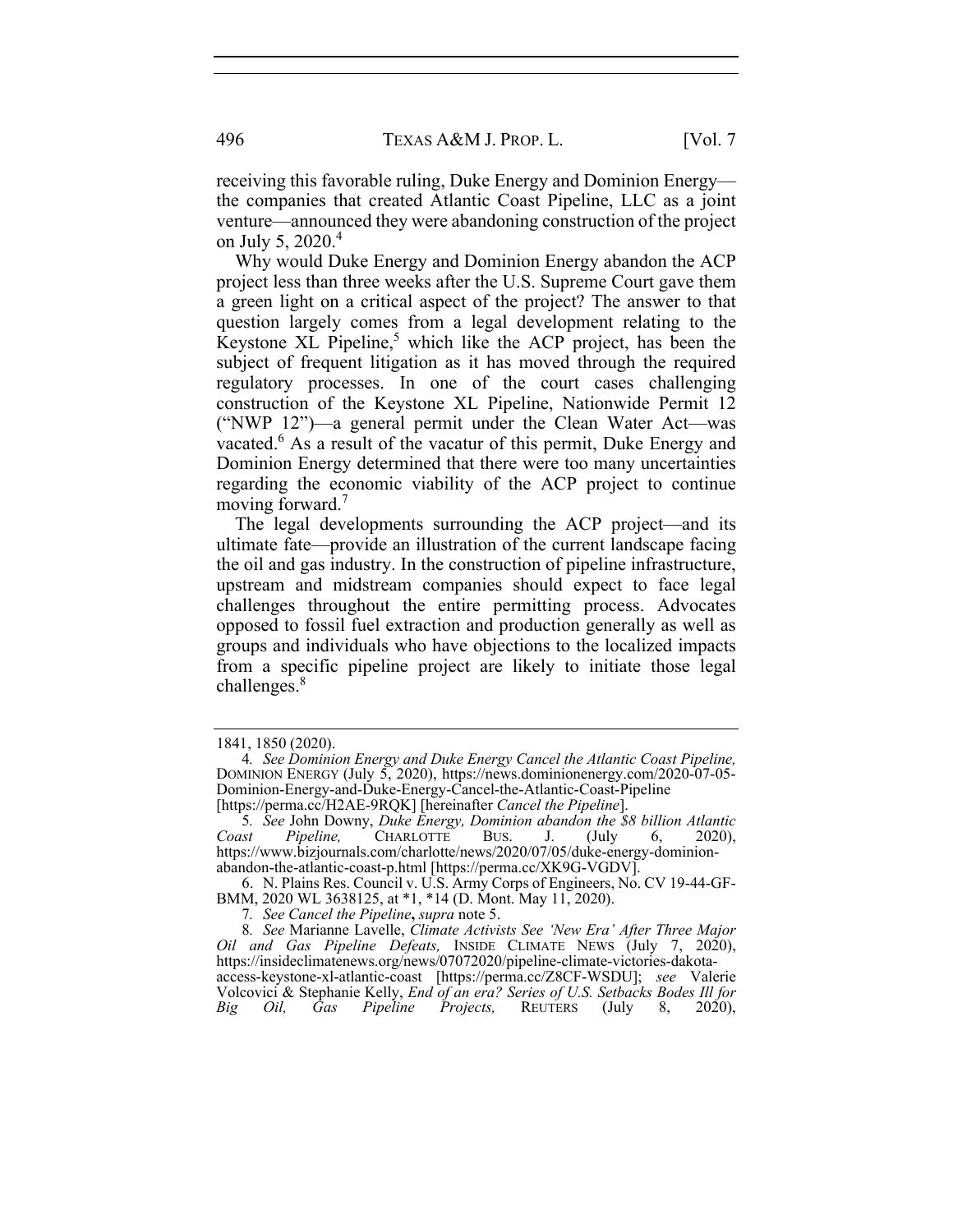This Article will address legal and regulatory developments at the federal level regarding five major pipeline projects—Atlantic Coast Pipeline; Dakota Access Pipeline; Keystone XL Pipeline; Mountain Valley Pipeline; and PennEast Pipeline—during the period from September 1, 2019, to September 1, 2020. There also have been a number of legal and regulatory developments relating to other pipeline projects during the past year, but those developments are beyond the scope of this Article.<sup>9</sup>

#### II. ATLANTIC COAST PIPELINE

The ACP project proposed to transport gas from wells in Harrison County, West Virginia, through Virginia to a terminal facility in Robeson County, North Carolina. On June 15, 2020, the U.S. Supreme

https://www.reuters.com/article/us-usa-pipelines/end-of-an-era-series-of-u-ssetbacks-bodes-ill-for-big-oil-gas-pipeline-projects-idUSKBN2491M5

<sup>[</sup>https://perma.cc/336E-XYDW]; *see Keystone XL Pipeline,* CTR. FOR BIOLOGICAL DIVERSITY, https://www.biologicaldiversity.org/programs/public\_lands/energy/key stone\_xl\_pipeline [https://perma.cc/U546-EPHU]; *see Pipeline Risks,* TIP OF THE MITT WATERSHED COUNCIL, https://www.watershedcouncil.org/pipeline-risks.html [https://perma.cc/KH2S-VYGR]; *see* Chiara Belvederesi et al., *Statistical Analysis of Environmental Consequences of Hazardous Liquid Pipeline Accidents,* HELIYON (Oct. 29, 2018), https://www.ncbi.nlm.nih.gov/pmc/articles/PMC6226826/pdf/main .pdf [https://perma.cc/Y4KN-SSBV].

<sup>9.</sup> Jackie Schweichler, *Shale Law Weekly Review – January 3, 2020*, PENN ST.<br>SHALE L. BLOG (Jan. 4, 2020), http://www.pennstateshalelaw.com/search?q=adelphia [https://perma.cc/LM2S-Q3BW]; Chloe Marie, *Shale Law in the Spotlight: Constitution Pipeline Project – An Overview of Status and Current Legal Developments,* PENN ST. SHALE L. BLOG (April 25, 2018), http://www.pennstateshalelaw.com/search?q=constitution [https://perma.cc/GAC8-JHWG]; Sara Jenkins et al., *Shale Law Weekly Review – May 12, 2020*, PENN ST. SHALE L. BLOG (May 12, 2020), http://www.pennstateshalelaw.com/search?q=kinder+morgan [https://perma.cc/JMU8-S5UH]; Chloe Marie, *Shale Law in the Spotlight: Mariner East Pipeline – An Overview of Status and Current Regulatory Developments,* PENN ST. SHALE L. BLOG (May 9, 2020), http://www.pennstateshalelaw.com/search?q=mariner [https://perma.cc/3LQY-UZFM]; Chloe Marie, *Shale Law in the Spotlight: Valley Lateral Pipeline Project – An Overview of Status and Current Legal Developments,* PENN ST. SHALE L. BLOG (April 4, 2018), http://www.pennstateshalelaw.com/search?q=millennium [https://perma.cc/Z2HW-6HUA]; Chloe Marie, *Shale Law in the Spotlight: Overview of Legal Developments on the Atlantic Sunrise Pipeline Project,* PENN ST. SHALE L. BLOG (SEPT. 13, 2017), http://www.pennstateshalelaw.com/search?q=transcontinental [https://perma.cc/XRU2-4VP6]; Chloe Marie & Jackie Schweichler, *Shale Law Weekly Review – November 4, 2019,* PENN ST. SHALE L. BLOG (Nov. 2, 2019), http://www.pennstateshalelaw.com/search?q=spire [https://perma.cc/5LVK-VD6X].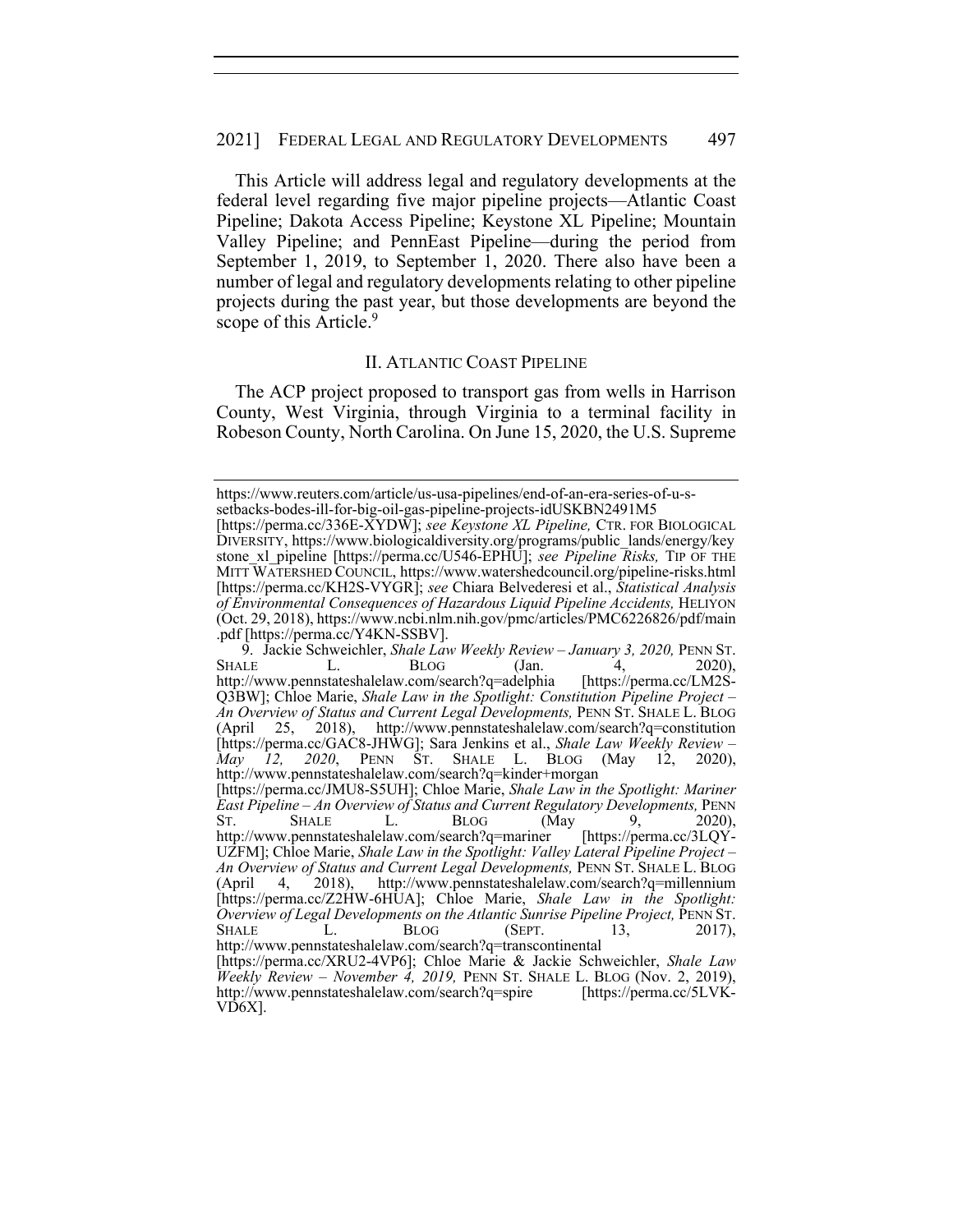Court issued an opinion addressing whether the U.S. Forest Service had the authority to grant a right-of-way to Atlantic Coast for the construction of a pipeline that would cross the Appalachian National Scenic Trail (the "Appalachian Trail"). The Court answered this question in the affirmative, holding that the Forest Service has jurisdiction over all federal lands within the National Forest System even if those federal lands are crossed by a trail administered by the National Park Service.<sup>10</sup>

The background for this litigation originated in January 2018 when the Forest Service granted Atlantic Coast a Special Use Permit.<sup>11</sup> This Special Use Permit authorized the use and occupancy of National Forest System ("NFS") lands for the construction and operation of the ACP project and granted a right-of-way across the Appalachian Trail, which traverses the George Washington National Forest. Subsequently, in February 2018, the Cowpasture River Preservation Association along with six other environmental conservation groups filed a joint petition before the U.S. Court of Appeals requesting judicial review of the permit.<sup>12</sup>

The environmental groups argued that the Forest Service did not have statutory authority to grant a right-of-way across the Appalachian Trail, and by doing so, it violated the Mineral Leasing Act and National Trails System Act.<sup>13</sup> The court of appeals agreed with the petitioners and vacated the Special Use Permit, concluding that the Forest Service did not have the authority to grant Atlantic Coast a right-of-way across the Appalachian Trail.14 Thereafter, the Forest Service filed a petition with the U.S. Supreme Court in June 2019 seeking certiorari to appeal the court of appeals's decision. The Supreme Court agreed to hear the case on October 4, 2019, to address the extent of the Forest Service's statutory authority to grant a pipeline right-of-way in this case.

<sup>10</sup>*. United States Forest Serv. v. Cowpasture River Pres. Ass'n*, 140 S. Ct. 1837, 1841, 1844 (2020).

<sup>11</sup>*. See Special Use Permit*, U.S. DEP'T OF AGRIC. FOREST SERV.,(Feb. 8, 2018), https://www.fs.usda.gov/Internet/FSE\_DOCUMENTS/fseprd571995.pdf [https://perma.cc/9YHB-H2CZ].

 <sup>12.</sup> Cowpasture River Pres. Ass'n v. Forest Serv., 911 F.3d 150, 154-56 (4th Cir. 2018).

 <sup>13.</sup> United States Forest Serv. v. Cowpasture River Pres. Ass'n, 140 S. Ct. 1837, 1842 (2020).

 <sup>14.</sup> Cowpasture River Pres. Ass'n v. Forest Serv., 911 F.3d 150, 155 (4th Cir. 2018), *rev'd and remanded sub nom.* United States Forest Serv. v. Cowpasture River Pres. Ass'n, 140 S. Ct. 1837 (2020).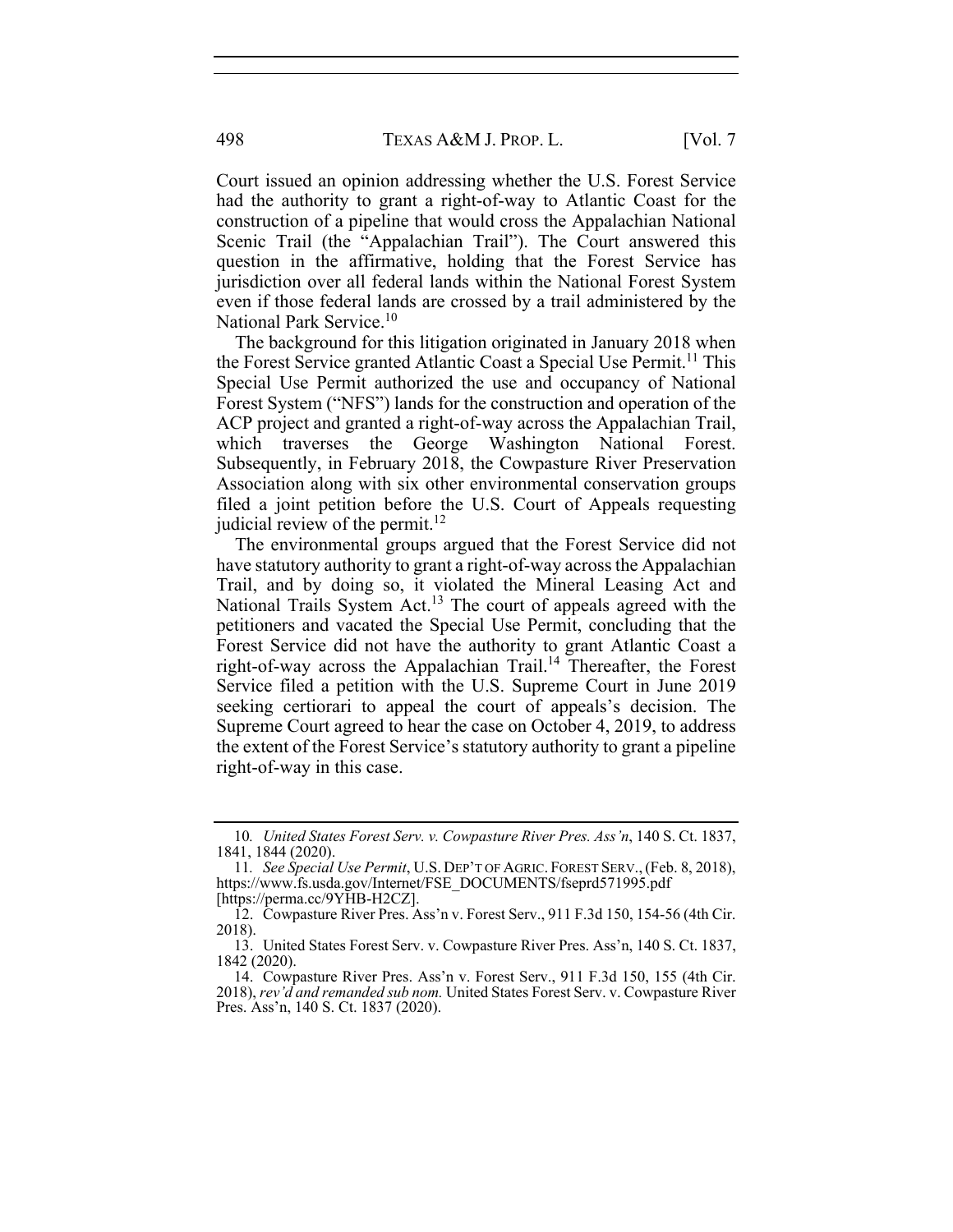In its opinion, the Supreme Court reviewed the significance of the interests and authority provided to the agencies under the National Trails System Act. The Court explained that although the Forest Service had granted rights-of-way to the National Park Service pursuant to the National Trails System Act for nearly 780 miles of trail routes within national forests across the Appalachia Trail, the federal lands subject to the rights-of-way did not become lands within the National Park System. To articulate its point, the Court drew an analogy to the rights of private landowners in the same situation and stressed the non-possessory characteristic of a right-of-way that is limited to a specific use of the subject land.<sup>15</sup> As such, the Court reversed and remanded the vacation of the Special Use Permit and right-of-way, holding that "the Department of the Interior's decision to assign responsibility over the Appalachian Trail to the National Park Service did not transform the land over which the Trail passes into land within the National Park System."16 Thus, the Court concluded that the Forest Service did have the statutory authority to grant a pipeline right-of-way across the Appalachian Trail for the ACP project. $<sup>T</sup>$ </sup>

In addition to the right-of-way issue addressed by the U.S. Supreme Court, the U.S. Court of Appeals for the Fourth Circuit addressed, in a separate case, the propriety of the issuance of a state air permit for the ACP project. On January 7, 2020, the court of appeals vacated a key air permit to construct and operate a compressor station in Buckingham County, Virginia.<sup>18</sup> The Virginia Department of Environmental Quality and the Virginia Air Pollution Control Board (the "Board") issued a minor, new source review air permit on January 9, 2019, for construction of the Buckingham Compressor Station to support the ACP project. On February 8, 2019, a group of citizens from Buckingham County, Virginia— known as the Friends of Buckingham—petitioned the court of appeals for judicial review of this permit.<sup>19</sup> The petitioners argued that the Board did not sufficiently considered whether the specific location chosen—Union Hill—was a "suitable" site for the compressor station.<sup>20</sup> The court of appeals

 <sup>15.</sup> United States Forest Serv. v. Cowpasture River Pres. Ass'n, 140 S. Ct. 1837, 1845 (2020).

<sup>16</sup>*. Id.* at 1850.

<sup>17</sup>*. Id.*

 <sup>18.</sup> Friends of Buckingham v. State Air Pollution Control Bd., 947 F.3d 68, 93 (4th Cir. 2020).

<sup>19</sup>*. Id.* at 71.

<sup>20.</sup> Id. In addition, petitioners claimed that the Board failed to "consider electric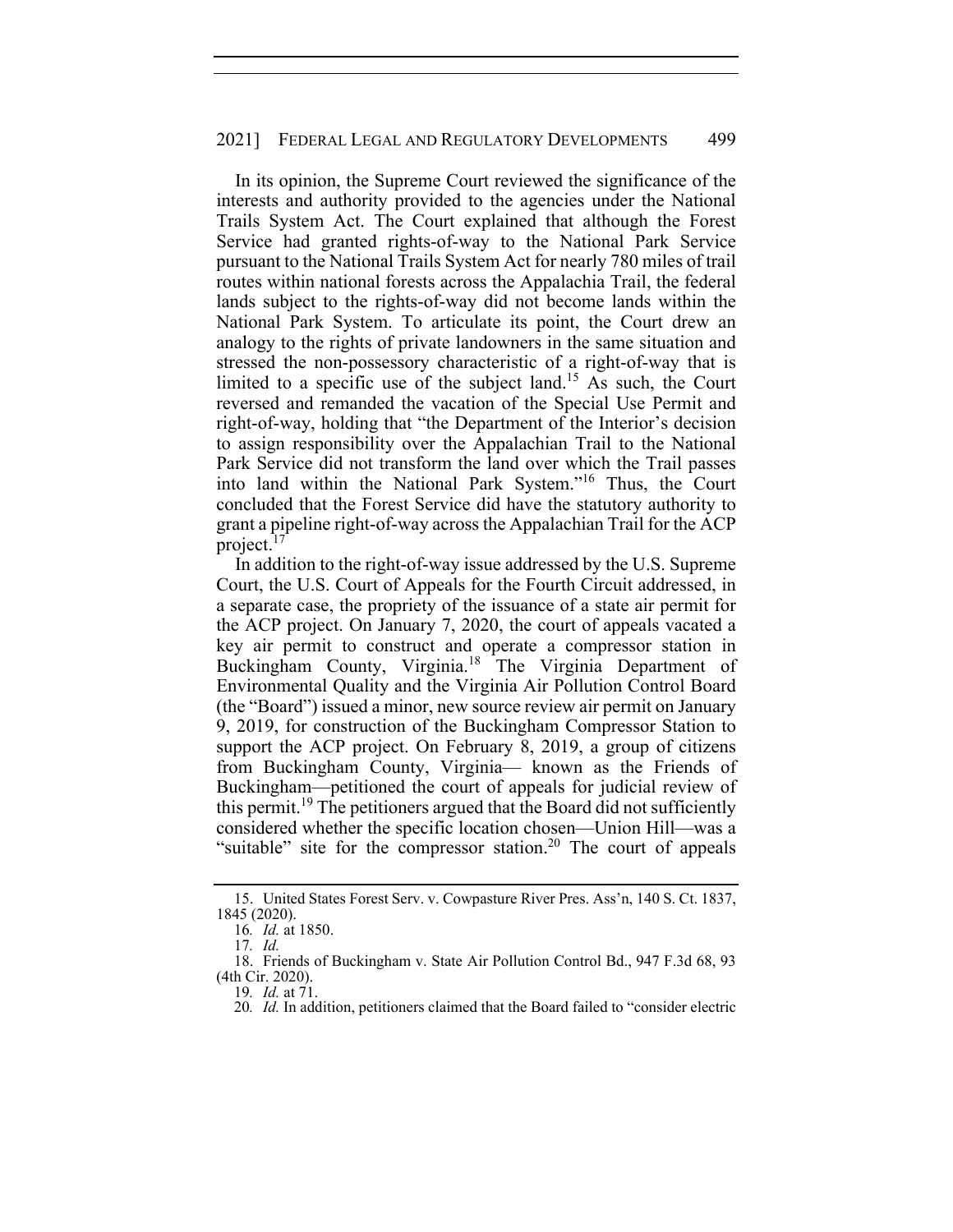agreed with the petitioners, concluding that "the Board failed in its statutory duty to determine the character and degree of injury to the health of the Union Hill residents and the suitability of the activity to the area." $^{21}$ 

### III. DAKOTA ACCESS PIPELINE

The Dakota Access Pipeline is a 1,172-mile pipeline project designed to carry crude oil from the Three Forks formation in North Dakota to Patoka, Illinois.<sup>22</sup> The pipeline is operational throughout much of its length, and it has transported approximately 570,000 barrels of oil on a daily basis.<sup>23</sup> The Dakota Access Pipeline gained national attention due to the extensive protests that took place in North Dakota against the continuing construction of the pipeline near Native American lands.<sup>24</sup>

The construction and operation of the Dakota Access Pipeline currently faces a legal challenge in the U.S. District Court for the District of Columbia from parties including the Standing Rock Sioux Tribe (the "Tribe"), which initially filed its complaint in  $2016<sup>25</sup>$  The Standing Rock Sioux Tribe alleged that the pipeline construction will cause negative environmental and cultural impacts due to its crossing near or under Lake Oahe, which is located on the east side of the Standing Rock Indian Reservation.<sup>26</sup> The Tribe expressed concerns that the pipeline construction may affect historic properties and

 26. Complaint for Declaratory & Injunctive Relief at 1-2, Standing Rock Sioux Tribe v. U.S. Army Corps of Eng'rs, 440 F.Supp.3d 1 (D.D.C. 2020) (No. 16-1534).

turbines as zero-emission alternatives to gas-fired turbines" and that the Board also failed "to assess the Compressor Station's potential for disproportionate health impacts on the predominantly African-American community of Union Hill."

<sup>21</sup>*. Id.* at 86.

<sup>22</sup>*. Moving America's Energy: The Dakota Access Pipeline*, DAKOTA ACCESS PIPELINE (Oct. 26, 2020), https://daplpipelinefacts.com/ [https://perma.cc/U3ST-YCJP].

<sup>23</sup>*. Id.*

 <sup>24.</sup> In September 2019, a federal grand jury in the U.S. District Court for the Southern District of Iowa indicted in two protestors for their actions relating to the Dakota Access Pipeline in *United States v. Reznicek*, No. 4:19-CR-172 (S.D. Iowa filed Sept. 19, 2020). The protestors, Jessica R. Reznicek and Ruby K. Montoya, were charged with one count of conspiracy to damage the property of an energy facility, four counts of use of fire in the commission of a felony, and four counts of malicious use of fire.

 <sup>25.</sup> Standing Rock Sioux Tribe v. U.S. Army Corps of Eng'rs, 255 F. Supp. 3d 101, 111 (D.D.C. 2017).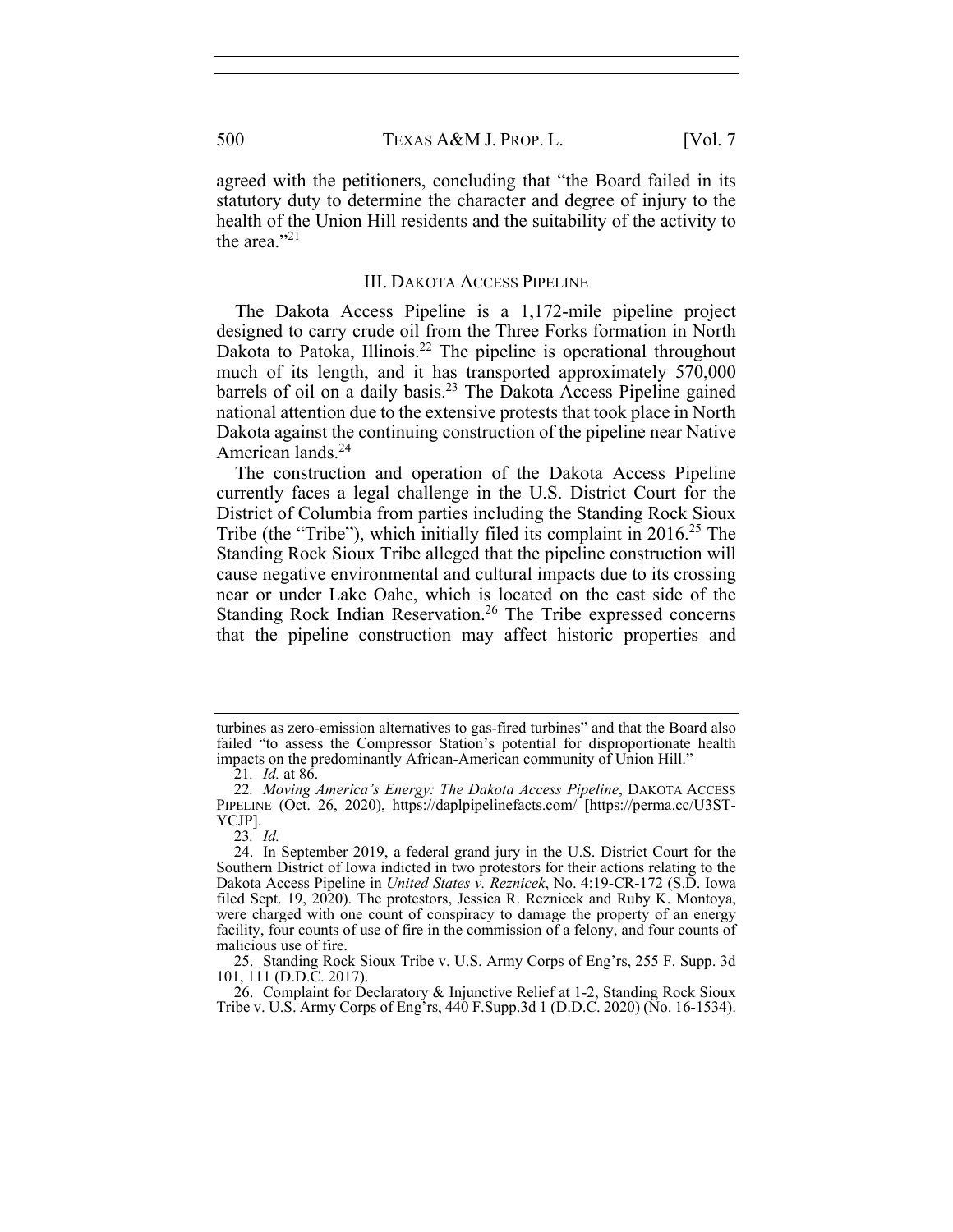federally regulated waters on the Tribe's land in the event of a leak or spill.<sup>27</sup>

In July 2016, the U.S. Army Corps of Engineers (the "Corps") published a Final Environmental Assessment along with a Mitigated Finding of No Significant Impact, concluding that there was no need to prepare an Environmental Impact Statement ("EIS"). As a result, the Corps granted an easement to Dakota Access Pipeline, LLC ("Dakota Access") in February 2017 allowing construction of a portion of the Dakota Access Pipeline to cross near or under Lake Oahe.<sup>28</sup>

The plaintiffs disputed the Corps' conclusion that an EIS was not necessary, claiming that the potential harmful effects of an oil spill upon the Tribe should have triggered the preparation of an  $EIS<sup>29</sup>$  On March 25, 2020, the district court sided with the plaintiffs and ordered the Corps to produce an  $EIS<sup>30</sup>$  Addressing the plaintiffs' many environmental concerns, the district court held that "[u]nrebutted expert critiques regarding leak-detection systems, operator safety records, adverse conditions, and worst-case discharge mean that the easement approval remains 'highly controversial' under NEPA," and therefore a remand of this matter was necessary.31 Additionally, the district court directed both parties to address the issue of whether shutting down the pipeline was an appropriate remedy during the remand. $32$ 

On July 6, 2020, the district court vacated the Corps's easement approval and shut down the Dakota Access Pipeline.<sup>33</sup> The district court further ordered Dakota Access to empty the pipeline by August 5, 2020.<sup>34</sup> Acknowledging that a shutdown order would significantly hurt the North Dakota oil industry, the court observed that "[c]lear precedent favoring vacatur during such a remand coupled with the seriousness of the Corps's deficiencies outweighs the negative effect of halting the oil flow for the thirteen months that the Corps believes the creation of an EIS will take."<sup>35</sup>

<sup>27</sup>*. Id.* at 20–21.

 <sup>28.</sup> Standing Rock Sioux Tribe v. U.S. Army Corps of Eng'rs, 440 F.Supp.3d 1, 1, 10 (D.D.C. 2020).

<sup>29</sup>*. Id.* at 14.

<sup>30</sup>*. Id.* at 30.

<sup>31</sup>*. Id.* at 8.

<sup>32</sup>*. Id.* at 29–30.

 <sup>33.</sup> Cheyenne River Sioux Tribe v. U.S. Army Corps of Eng'rs, No. 16-1534, 2020 WL 3634426, at \*11 (D.D.C. July 6, 2020).

<sup>34</sup>*. Id.* at \*10.

<sup>35</sup>*. Id.* at \*1.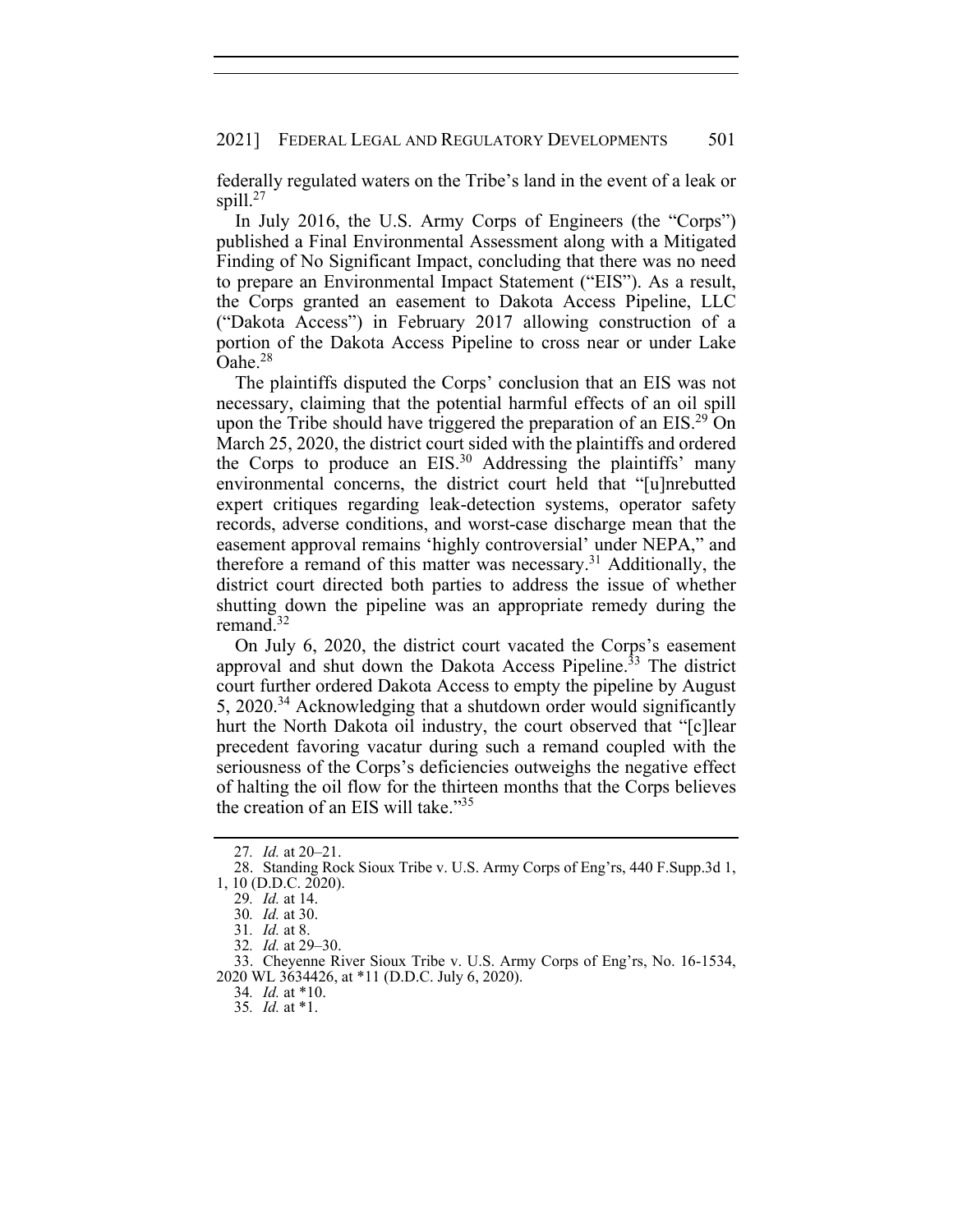502 TEXAS A&M J. PROP. L. [Vol. 7

Dakota Access immediately filed an emergency motion with the district court to stay the July shut down order pending an appeal.<sup>36</sup> The district court, however, rejected the motion on July 9, 2020, contending there was no basis for a stay.<sup>37</sup> As expected, on July 13, 2020, the Corps appealed the district court's March 25, 2020, and July 9, 2020, orders to the U.S. Court of Appeals for the District of Columbia Circuit.38

On July 14, 2020, the court of appeals issued an administrative stay of the district court's July shut down order pending further proceedings but specified that this administrative stay should not be perceived as a ruling on the merits of that motion, but rather as a means to provide the court of appeals with time to render a sound decision on the emergency motion for stay. $39$ 

On August 5, 2020, the court of appeals rendered its judgment, ruling that a stay of the district court's shutdown order was warranted because the "district court did not make the findings necessary for injunctive relief."40 The court of appeals, however, also rejected the Corps's emergency motion to stay the district court's order that vacated the easement allowing the Dakota Access Pipeline to cross Lake Oahe. $41$  In this regard, the court of appeals opined, "[a]t this juncture, appellants have failed to make a strong showing of likely success on their claims that the district court erred in directing the Corps to prepare an environmental impact statement."<sup>42</sup> Thus, following the series of court orders issued by the district court and court of appeals, Dakota Access no longer held an easement on the land through which the pipeline passes. In light of this fact, the court of appeals, in its August 5 order, requested that the Corps provide

 <sup>36.</sup> Dakota Access, LLC's Emergency Motion to Provisionally Stay Remedy Order and Set Expedited Briefing Schedule for Motion for Stay Pending Appeal at 1, Standing Rock Sioux Tribe v. U.S. Army Corps of Eng'rs, 440 F.Supp.3d 1 (D.D.C. 2020) (No. 16-1534).

 <sup>37.</sup> Order Denying Motion for Stay Pending Appeal at 2, Standing Rock Sioux Tribe v. U.S. Army Corps of Eng'rs, 440 F. Supp. 3d 1 (D.D.C. 2020) (No. 16-1534).

 <sup>38.</sup> Standing Rock Sioux Tribe v. U.S. Army Corps of Eng'rs, 440 F.Supp.3d 1 (D.D.C. 2020), *appeal docketed*, No. 20-5201 (D.C. Cir. July 13, 2020).

 <sup>39.</sup> Standing Rock Sioux Tribe v. U.S. Army Corps of Eng'rs, No. 20-5197 (D.C. Cir. July 14, 2020) (per curiam order).

 <sup>40.</sup> Standing Rock Sioux Tribe v. U.S. Army Corps of Eng'rs, No. 20-5197 (D.C. Cir. Aug. 5, 2020) (per curiam order). The Court of Appeals lifted the July 14, 2020 administrative stay and delivered its decision relating to the other orders.

 <sup>41.</sup> Standing Rock Sioux Tribe v. U.S. Army Corps of Eng'rs, No. 20-5197 (D.C. Cir. Aug. 5, 2020) (per curiam order).

<sup>42</sup>*. Id.*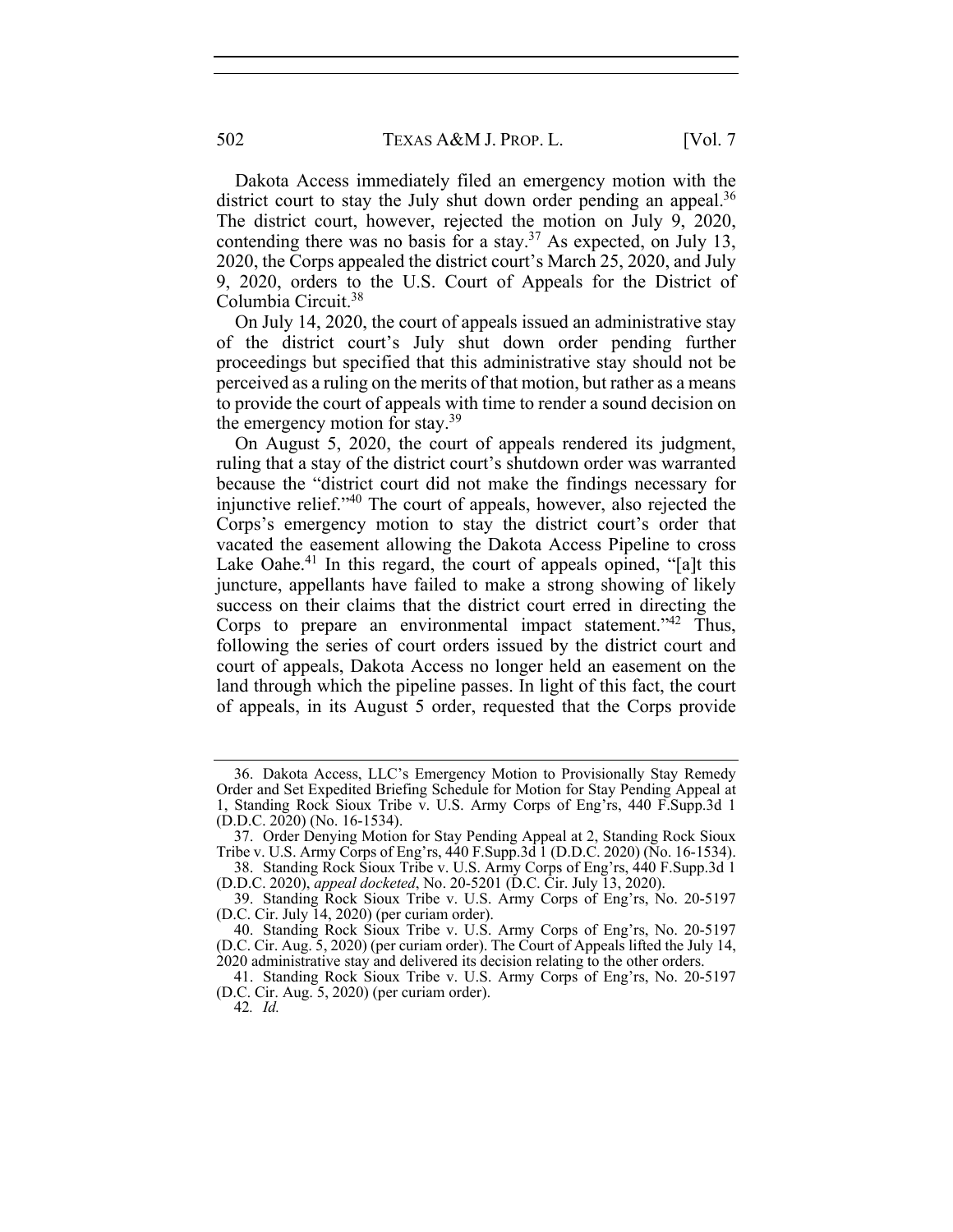clarification as to how the pipeline was going to operate in the absence of an easement.<sup>43</sup>

#### IV. KEYSTONE XL PIPELINE

On July 6, 2020, the U.S. Supreme Court issued an important ruling regarding the Keystone XL Pipeline, albeit in an order that the Court issued without an accompanying opinion. This order halted construction on the pipeline. $^{44}$  In the underlying litigation, the U.S. District Court for the District of Montana vacated the use of NWP 12 for the construction and operation of utility lines, including oil and natural gas pipelines. The district court further enjoined the Corps from using NWP 12 for any related activities, pending consultation and compliance with Section 7 of the Endangered Species Act ("ESA"). $^{45}$  In making this ruling, the district court concluded that the 2017 reissuance of NWP 12 violated Section 7 of the ESA as the Corps failed to undertake a formal programmatic consultation with the Fish and Wildlife Service ("FWS") and the National Marine Fisheries Service ("NMSS").<sup>46</sup> On May 11, 2020, the district court amended its order by narrowing the vacatur and injunction remedies to the construction of new oil and gas pipelines.<sup>47</sup>

The Corps appealed to the U.S. Court of Appeals for the Ninth Circuit on May 13, 2020, and later filed an emergency motion for a partial stay of both district court orders pending appeal.<sup>48</sup> The court of appeals rejected their emergency motion on May 28, 2020.<sup>49</sup> Subsequently, on June 15, 2020, the Corps requested that the U.S. Supreme Court stay the district court's amended order during the pendency of the appeal with the court of appeals.<sup>50</sup>

In its application for a stay, the Corps expressed concern that the district court vacated and enjoined the use of NWP 12 for the

<sup>43</sup>*. Id.* 

 <sup>44.</sup> U.S. Army Corps of Eng'rs v. N. Plains Res. Council, No. 19-A1053, 2020 WL 3637662 (U.S. July 6, 2020).

 <sup>45.</sup> N. Plains Res. Council v. U.S. Army Corps of Eng'rs, 454 F. Supp. 3d 985, 994 (D. Mont. 2020).

 <sup>46.</sup> Application for a Stay Pending Appeal at 12, U.S. Army Corps of Eng'rs v. N. Plains Res. Council, No. 19-A1053 (U.S. Jun. 15, 2020).

 <sup>47.</sup> N. Plains Res. Council v. U.S. Army Corps of Eng'rs, 460 F. Supp. 3d 1030, 1043 (D. Mont. 2020) (amended order).

 <sup>48.</sup> N. Plains Res. Council v. U.S. Army Corps of Eng'rs, No. 20-35412 (9th Cir. May 28, 2020) (order).

<sup>49</sup>*. Id.*

 <sup>50.</sup> Application for a Stay Pending Appeal, U.S. Army Corps of Eng'rs v. N. Plains Res. Council, No. 19A1053 (U.S. Jun. 15, 2020).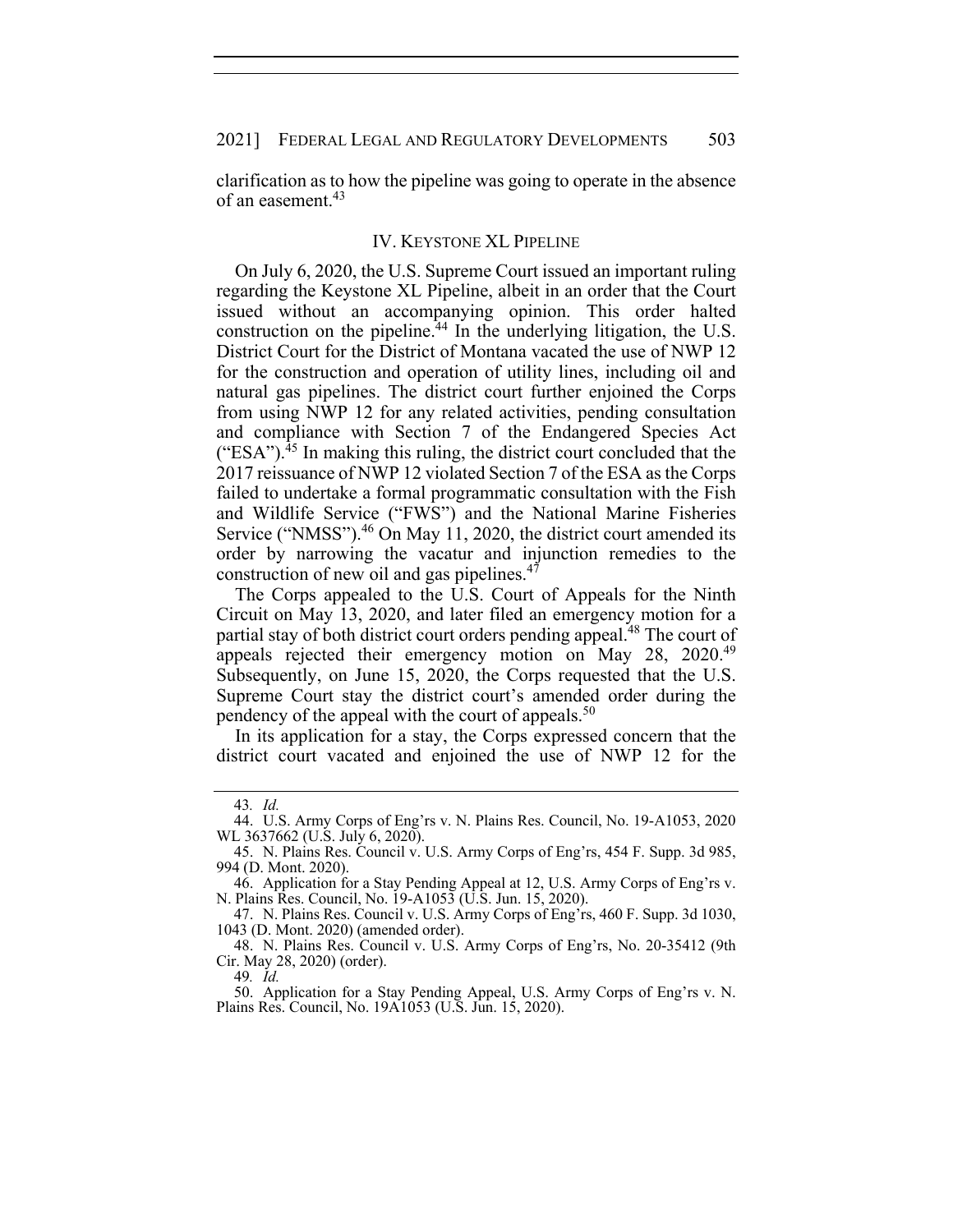504 **TEXAS A&M J. PROP. L.** [Vol. 7]

construction of utility lines "without any explanation" in an action where the respondents sought a remedy aimed only at the Keystone XL Pipeline and did not include any other pipelines in their initial request.<sup>51</sup> The Corps also argued that the respondents did not make factual allegations that could be used to establish an injury in fact resulting from the construction of any other pipelines, and therefore they failed to demonstrate standing under Article III of the U.S. Constitution.52 Furthermore, the Corps contended that a programmatic consultation was not necessary under Section 7 of the ESA for the purpose of reissuing the NWP  $12<sup>53</sup>$  In summary, the Corps claimed that the district court's order to vacate NWP 12 for new oil and gas pipelines would put a strain on the Corps' ability to deliver permits in a timely manner and would "threaten[] to cause immediate and ongoing harm to the Nation's energy industry and to the many public and private entities and individuals who rely on oil and gas pipelines."<sup>54</sup>

In its order issued on July 6, 2020, the U.S. Supreme Court granted the Corps' request in part by limiting the application of the district court order to the Keystone XL Pipeline.<sup>55</sup> Thus, at this point, the Corps can continue to utilize NWP 12 for other projects, but construction of the Keystone XL Pipeline has been halted.<sup>56</sup>

### V. MOUNTAIN VALLEY PIPELINE

The Mountain Valley Pipeline ("MVP") project consists of a proposed 303-mile interstate pipeline system designed to transport natural gas from Wetzel County in northwestern West Virginia to

56*. See id.*

<sup>51</sup>*. Id.* at 15–16.

<sup>52</sup>*. Id.* at 22–24.

 <sup>53.</sup> Application for a Stay Pending Appeal to the U.S. Court of Appeals for the Ninth Circuit & Pending Further Proceedings in this Court at 30–31, United States Army Corps of Eng'rs v. N. Plains Res. Council, No. 19A1053, 2020 WL 3637662  $($ July 6, 2020).

<sup>54</sup>*. Id.* at 21.

 <sup>55.</sup> United States Army Corps of Eng'rs v. N. Plains Res. Council, No. 19A1053, 2020 WL 3637662, at  $*1$  (July 6, 2020) ("The application for a stay presented to Justice Kagan and by her referred to the Court is granted in part and denied in part. The district court's May 11, 2020 order granting partial vacatur and an injunction is stayed, except as it applies to the Keystone XL Pipeline, pending disposition of the appeal in the United States Court of Appeals for the Ninth Circuit and disposition of the petition for a writ of certiorari, if such writ is timely sought. Should the petition for a writ of certiorari be denied, this stay shall terminate automatically. In the event the petition for a writ of certiorari is granted, the stay shall terminate upon the sending down of the judgment of this Court.").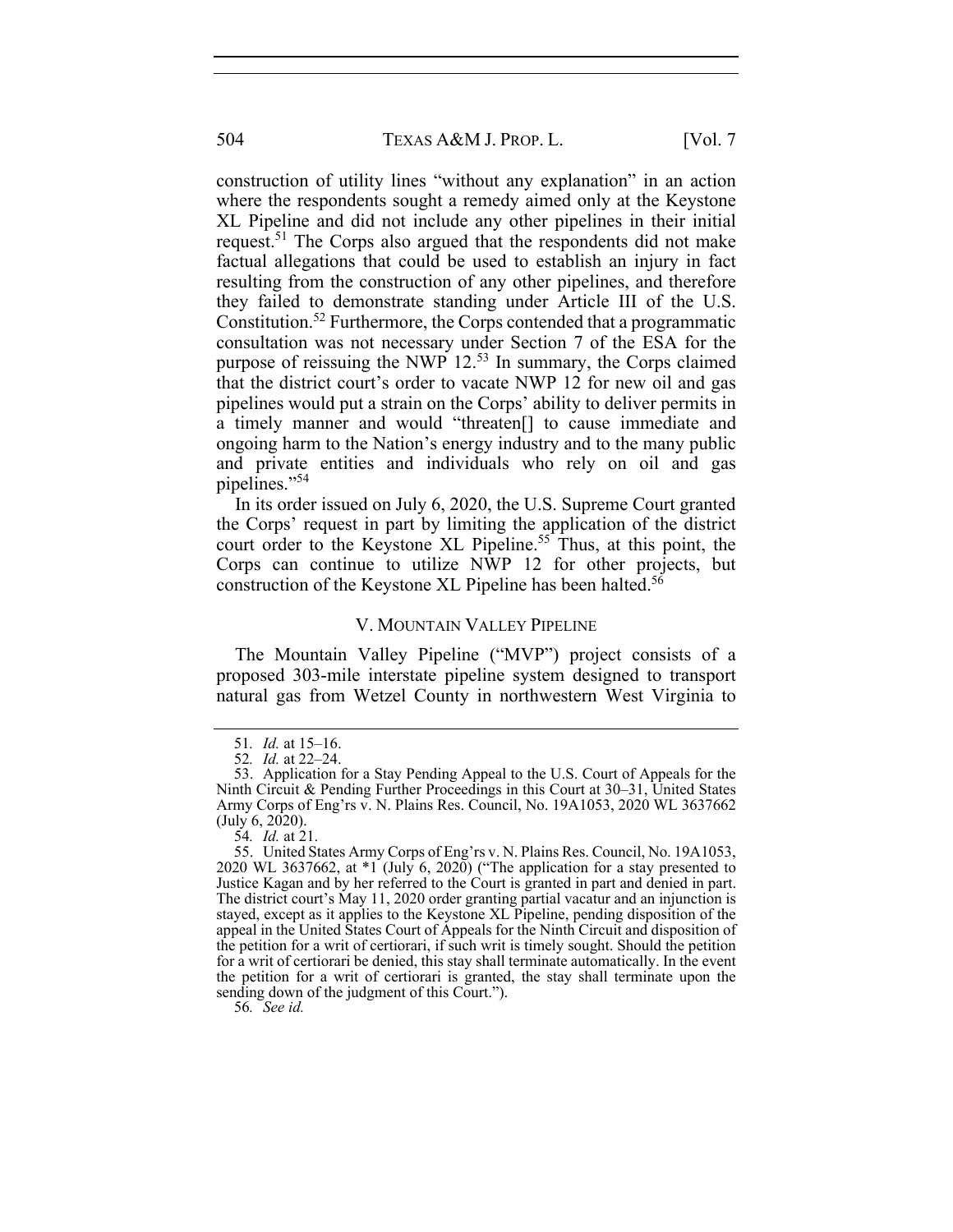Pittsylvania County in southern Virginia.<sup>57</sup> Construction on this pipeline project began in February 2018.58 The MVP project has been the subject of extensive litigation, resulting in a cessation of construction in October 2019 due to questions surrounding a key document—the Biological Opinion ("BiOp") and Incidental Take Statement ("ITS").<sup>59</sup>

In August 2019, a coalition of environmental groups petitioned the U.S. Court of Appeals for the Fourth Circuit seeking judicial review of the FWS BiOp and ITS for the MVP project that was issued in November 2017.<sup>60</sup> A few days later, the petitioners filed a motion for stay of the BiOp and ITS pending the appeal. The petitioners alleged that FWS failed to consider certain aspects of the project in its analysis that would significantly affect several threatened and endangered species, including the Indiana and Northern long-eared bat species and Roanoke Logperch.<sup>61</sup> In response, the U.S. Department of the Interior requested that the court of appeals hold the proceedings in abeyance until January 11, 2020, so that FERC and FWS could consult each other to revise the BiOp and any other relevant documents.<sup>62</sup>

On October 11, 2019, the court of appeals entered an order staying the 2017 BiOp and ITS pending appeal and holding the case in abeyance for the time requested. $63$  Subsequently, on October 15, 2019, FERC issued a cease work order to Mountain Valley Pipeline, LLC

 60. Petition for Review of Agency Order, Wild Va. v. U.S. Dep't of the Interior, No. 19-1866 (4th Cir. Aug. 12, 2019).

 61. Petitioners' Motion for Stay of Respondent U.S. Fish & Wildlife Service's Biological Opinion & Incidental Take Statement at 1–2, Wild Va. v. U.S. Dep't of the Interior, No. 19-1866 (4th Cir. Aug. 21, 2019).

 62. Respondents' Opposition to Motion & Motion for Abeyance, Wild Va. v. United States Dep't of the Interior, No. 19-1866 (4th Cir. Aug. 29, 2019).

 63. Wild Va. v. U.S. Dep't of the Interior, No. 19-1866 (4th Cir. Oct. 11, 2019) (order).

<sup>57</sup>*. Mountain Value Pipeline Project*, MOUNTAIN VALLEY PIPELINE, https://www.mountainvalleypipeline.info/ [https://perma.cc/L2P2-MA62].

<sup>58.</sup> See Overview, MOUNTAIN VALLEY https://www.mountainvalleypipeline.info/overview/ [https://perma.cc/VR7B-LXJE**].**

<sup>59</sup>*. See, e.g.,* Sierra Club v. W. Va. Dep't of Envtl. Prot., No. 17-1714, ECF No. 3 (4th Cir. June 9, 2017); Berkley v. Mountain Valley Pipeline, LLC, No. 7:17-cv-00357, 2017 WL 6327829 (W.D. Va. Dec. 11, 2017); Bold Alliance v. FERC, No. 17-cv-01822, 2018 WL 4681004 (D.D.C. Sept. 27, 2018); Sierra Club v. U.S. Army Corps of Eng'rs, 909 F.3d 635 (4th Cir. 2018); Mountain Valley Pipeline, LLC v. 6.56 Acres of Land, 915 F.3d 197 (4th Cir. 2019); Mountain Valley Pipeline, LLC v. Simmons, 307 F. Supp. 3d 506 (N.D. W. Va. 2018); Sierra Club, Inc. v. U.S. Forest Serv., 897 F.3d 582 (4th Cir. 2018); Sierra Club v. State Water Control Bd., 898 F.3d 383 (4th Cir. 2018); Appalachian Voices v. Fed. Energy Regulatory Comm'n, No. 17-1271, 2019 WL 847199 (D.C. Cir. Feb. 19, 2019).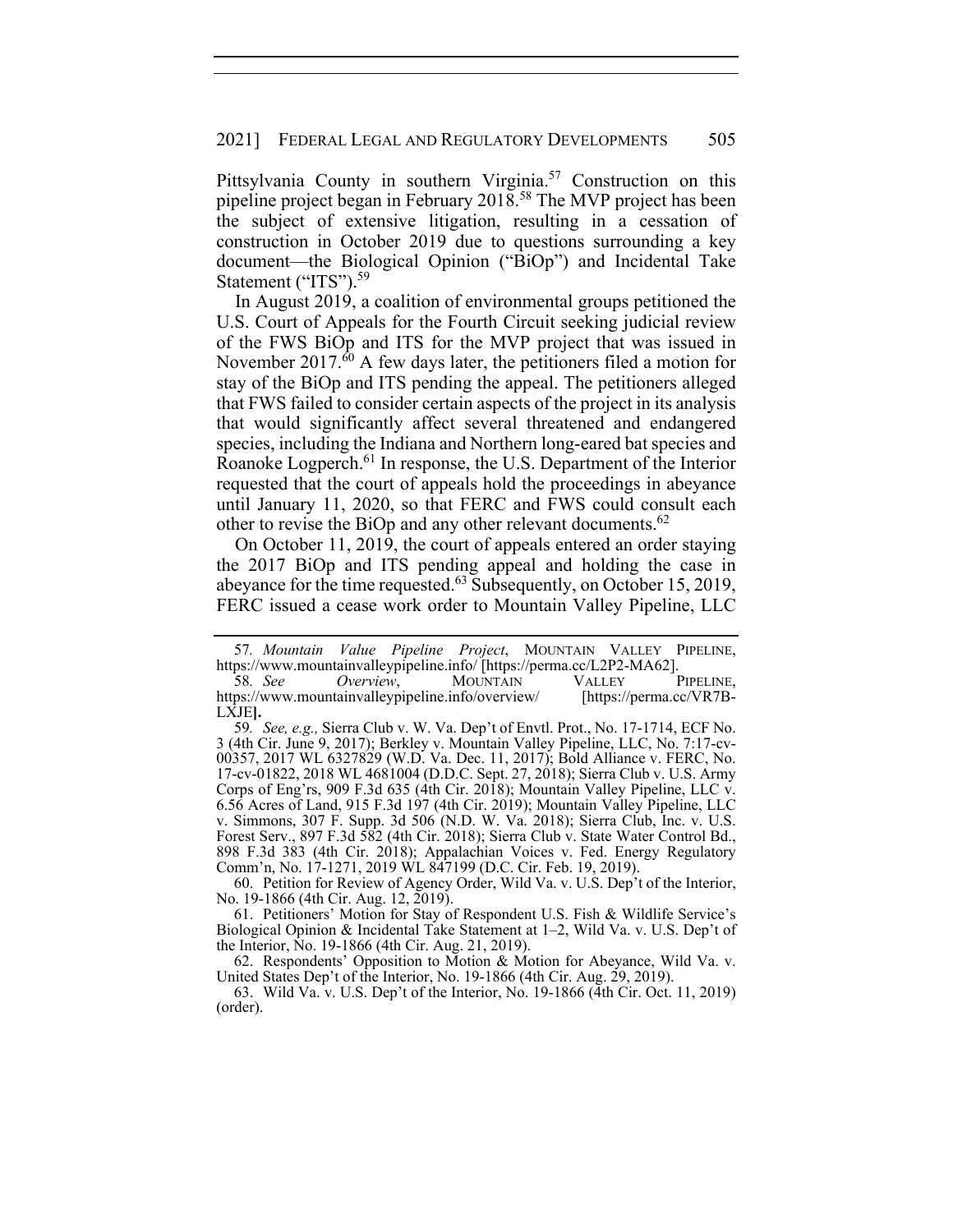("Mountain Valley") "along all portions of the [MVP] [p]roject and in all work areas . . . ." The cease work order did allow Mountain Valley to continue work but solely for the purpose of stabilizing and restoring disturbed lands.<sup>64</sup> From January 2020 to April 2020, the U.S. Department of the Interior and Mountain Valley sought to extend the abeyance of the proceedings, and on April 28, 2020, the court of appeals agreed to hold the case until the FWS issued a new BiOp and  $ITS<sup>65</sup>$ 

As these issues regarding FWS actions were being litigated, on February 14, 2020, FERC issued a final EIS for the construction of the MVP Southgate Expansion Project.<sup>66</sup> The proposed Southgate Project would add seventy-five miles to the MVP and is designed to receive natural gas from the MVP in Pittsylvania County, Virginia, and carry it to new delivery points located in Rockingham and Alamance Counties, North Carolina.<sup>67</sup> On June 18, 2020, FERC granted Mountain Valley a certificate to construct and operate the proposed Southgate Project pipeline.<sup>68</sup>

In a news release on June 11, 2020, Mountain Valley announced an adapted schedule for the construction completion of the MVP.<sup>69</sup> The news release stated that 92% of the construction was completed, and the expected commercial-in-service date was scheduled for early 2021.<sup>70</sup> Subsequently, on August 25, 2020, Mountain Valley filed with FERC a request for an extension of time to complete the MVP project

67*. American Pipeline delivering American Energy*, MVP SOUTHGATE, http://www.mvpsouthgate.com/ [https://perma.cc/M4DJ-7RCP].

[https://perma.cc/7WZR-6R3K].

 <sup>64.</sup> Email from Terry L. Turpin, Director, Office of Energy Projects, to Matthew Eggerding, Counsel for Mountain Valley Pipeline, LLC (Oct. 15, 2019) https://elibrary.ferc.gov/idmws/file\_list.asp?accession\_num=20191015-3030 [https://perma.cc/WWG7-Q5DR].

 <sup>65.</sup> Wild Va. v. U.S. Dep't of the Interior, No. 19-1866 (4th Cir. Jan. 9, 2020) (order granting motion to continue abeyance); Wild Va. v. U.S. Dep't of the Interior, No. 19-1866 (4th Cir. Mar. 11, 2020) (order granting motion to continue abeyance); Wild Va. v. U.S. Dep't of the Interior, No. 19-1866 (4th Cir. Apr. 28, 2020) (order granting motion to continued abeyance).

 <sup>66.</sup> FERC Staff, *Final Environmental Impact Statement for Southgate Project*, FERC (Feb. 14, 2020), https://www.ferc.gov/final-environmental-impactstatement-southgate-project [https://perma.cc/Q5WB-JD8N].

 <sup>68.</sup> FED. ENERGY REG. COMM'N, 171 FERC ¶ 61,232 (June 18, 2020), https://www.ferc.gov/sites/default/files/2020-06/C-6-061820.pdf

<sup>69</sup>*. News Releases, MVP Prepares for Construction Completion*, MOUNTAIN VALLEY PIPELINE (June 11, 2020), https://www.mountainvalleypipeline.info/wpcontent/uploads/2020/06/Schedule-Cost-AppTrail-June-2020-FINAL3.pdf [https://perma.cc/645U-HZC2].

<sup>70</sup>*. Id.*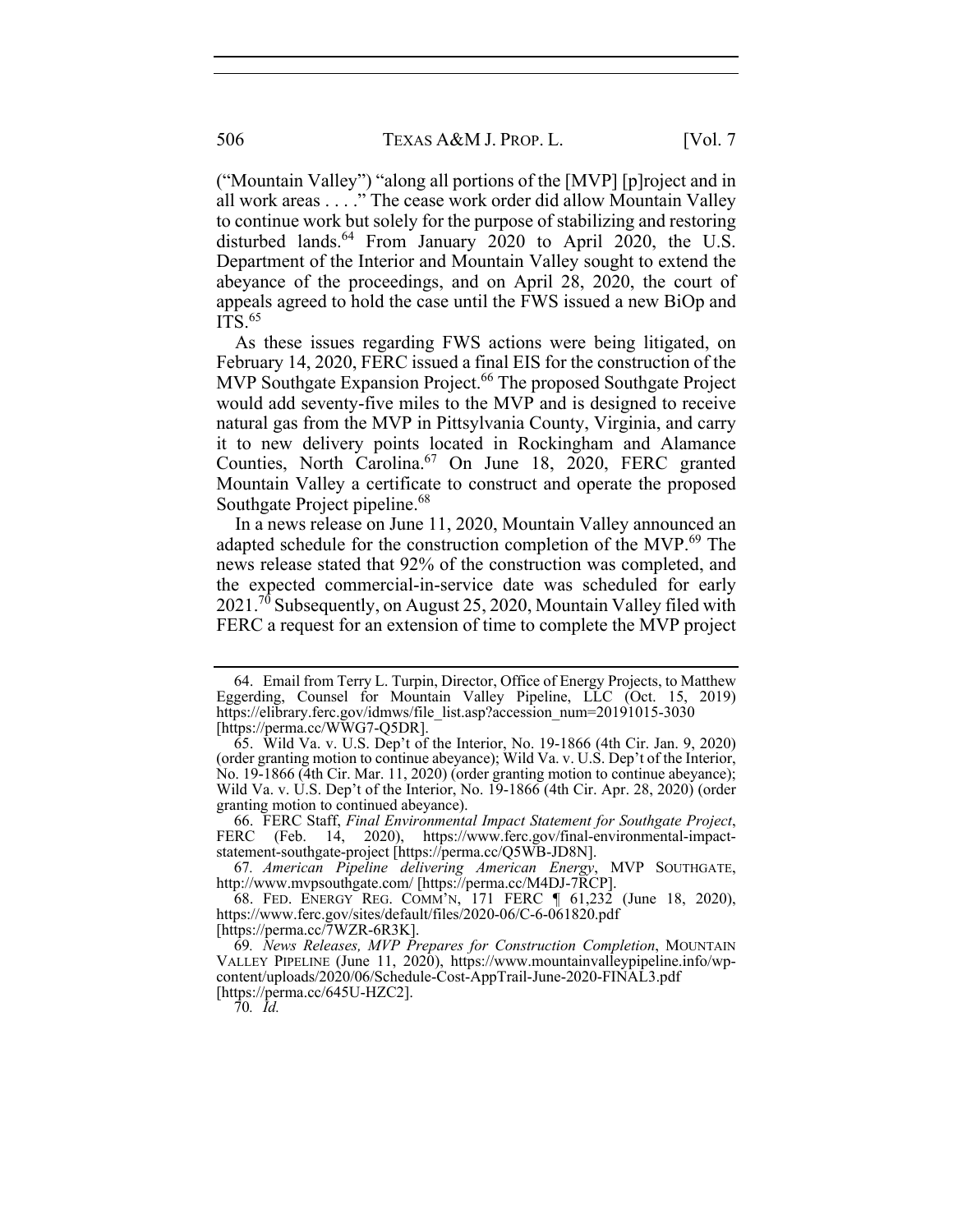from October 13, 2020, until October 13, 2022.71 Mountain Valley cited various lawsuits and permitting issues as reasons for the delay in project completion.<sup>72</sup> In its news release, Mountain Valley predicted that total project costs may increase by 5% compared to the company's initial estimate of  $$5.4$  billion.<sup>73</sup> This increased cost projection was due mainly to delays in the construction of the pipeline caused by litigation.<sup>74</sup>

## VI. PENNEAST PIPELINE

The PennEast Pipeline project is a 120-mile expansion project proposed by PennEast Pipeline Company, LLC ("PennEast") to transport natural gas from Luzerne County in northeastern Pennsylvania to the existing Transco pipeline interconnection located near Pennington, Mercer County, New Jersey.75 To secure the necessary easements for this pipeline project, PennEast brought condemnation actions in February 2018 before the U.S. District Court for the District of New Jersey.76 In December 2018, the district court allowed PennEast to take rights associated with private- and stateowned properties to build the pipeline project. The court also granted PennEast's request for injunctive relief to obtain immediate access to

 <sup>71.</sup> FED.ENERGY REG.COMM'N, MOUNTAIN VALLEY PIPELINE, LLC; NOTICE OF REQUEST FOR EXTENSION OF TIME, 85 FR 54, 553 (Sept. 2, 2020), https://www.federalregister.gov/documents/2020/09/02/2020-19376/mountainvalley-pipeline-llc-notice-of-request-for-extension-of-time

<sup>[</sup>https://perma.cc/3XCF-HUJZ].

<sup>72</sup>*. Id.* at 54, 554.

<sup>73</sup>*. News Releases, MVP Prepares for Construction Completion*, MOUNTAIN VALLEY PIPELINE (June 11, 2020), https://www.mountainvalleypipeline.info/wpcontent/uploads/2020/06/Schedule-Cost-AppTrail-June-2020-FINAL3.pdf [https://perma.cc/645U-HZC2].

<sup>74</sup>*. Id.*

<sup>75</sup>*. Overview*, PENNEAST PIPELINE, https://penneastpipeline.com/overview/ [https://perma.cc/HZ8Y-52ZM].

<sup>76</sup>*. In re* PennEast Pipeline Co., No. 18-1585, 2018 WL 6584893, at \*6 (D.N.J. Dec. 14, 2018) (PennEast Pipeline Company filed a complaint in condemnation on Feb. 6, 2018, pursuant to Section 7(h) of the Natural Gas Act, claiming the necessary rights-of-way and easements in property, including state-owned property, for the construction of the PennEast Pipeline after it failed to negotiate directly with landowners on the issue of compensation. PennEast also sought injunctive relief for immediate access to property.).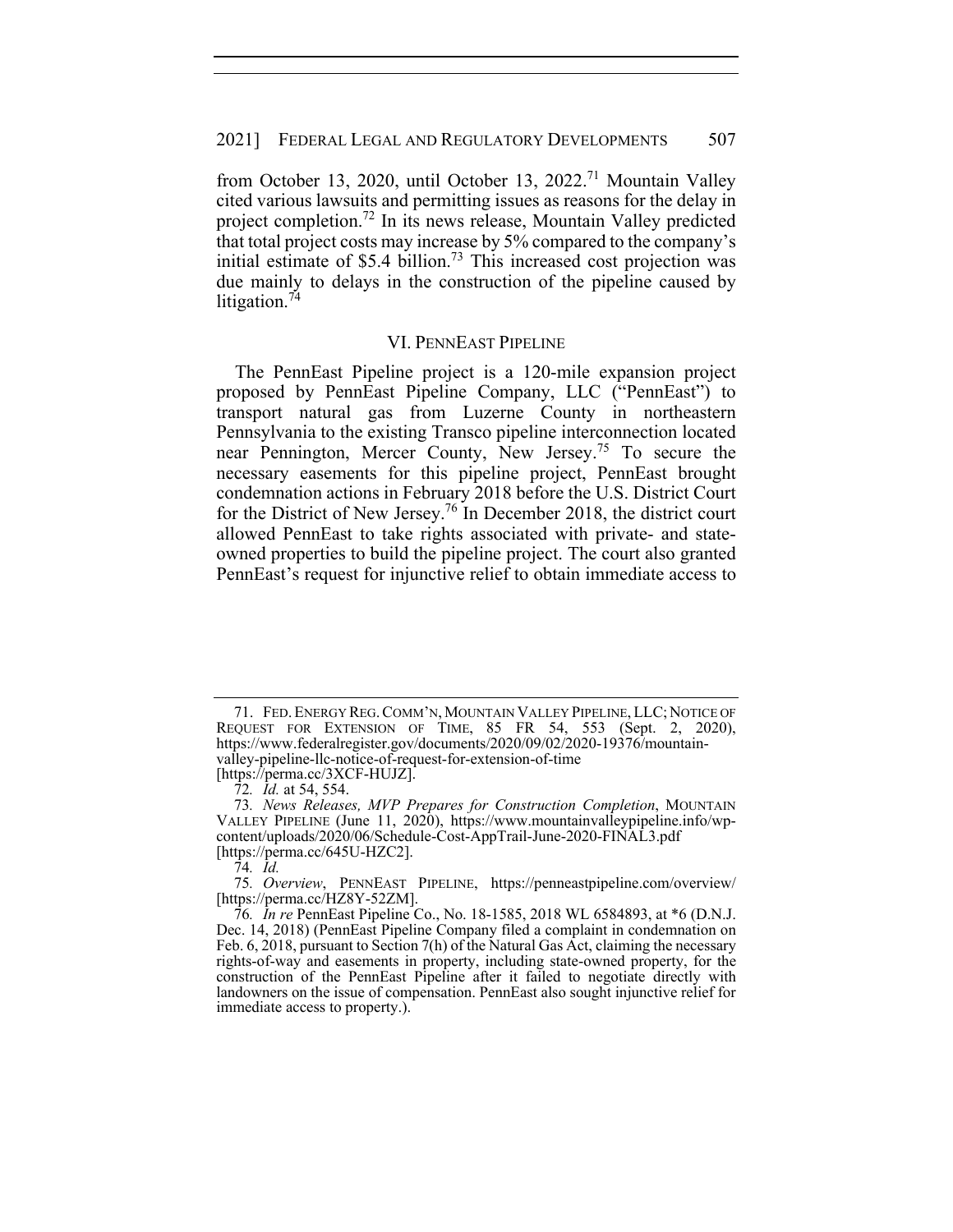the properties.77 The State of New Jersey appealed this decision to the U.S. Court of Appeals for the Third Circuit.<sup>78</sup>

That this eminent domain action targeted some state-owned lands raised a constitutional question regarding the application of the 11th Amendment to the U.S. Constitution. Generally, this constitutional provision protects states from being sued in federal court, but the federal government holds an exemption authorizing it to sue states. While the federal government has delegated the power of eminent domain to private companies under the Natural Gas Act ("NGA"), the parties disputed the manner in which the 11th Amendment applied to this eminent domain action.

On September 10, 2019, the court of appeals concluded that PennEast was prevented from suing the State of New Jersey to obtain rights-of-way and easements through the eminent domain process. Thus, the court vacated and remanded the case to the district court for further proceedings. In its opinion, the court of appeals concluded that the delegation of federal power for eminent domain to private companies did not provide them with the power to condemn stateowned properties and explained that "[t]he federal government's power of eminent domain and its power to hale sovereign [s]tates into federal court are separate and distinct."79

Following the court of appeals' ruling, on October 8, 2019, the New Jersey Department of Environmental Protection ("DEP"), one of the state parties in this lawsuit, denied PennEast's application for a Freshwater Wetlands Individual Permit and Water Quality Certification, which was a key document necessary for construction of the pipeline project.

On November 5, 2019, the court of appeals denied PennEast's petition for rehearing, and on December 16, 2019, the U.S. District Court for the District of New Jersey vacated its prior order, dated December 2018, with respect to the property interests owned by the

<sup>77</sup>*. Id.* at \*12, \*26 (The District Court denied the State Defendants' request for dismissal of the condemnation proceedings. The Court noted that FERC's granting of a valid certificate of public convenience and necessity under the NGA gives companies the right to directly sue any state government for eminent domain purposes and asked the State Defendants to show evidence as to why the 11th Amendment's sovereign immunity would apply in this case.).

<sup>78</sup>*. In re* PennEast Pipeline Co., 938 F.3d 96 (3d Cir. 2019) (The U.S. Court of Appeals agreed on March 19, 2019 to hear the appeal on an expedited schedule and to stay the construction of the PennEast Pipeline in New Jersey pending the outcome of this appeal.).

<sup>79</sup>*. Id.* at 100.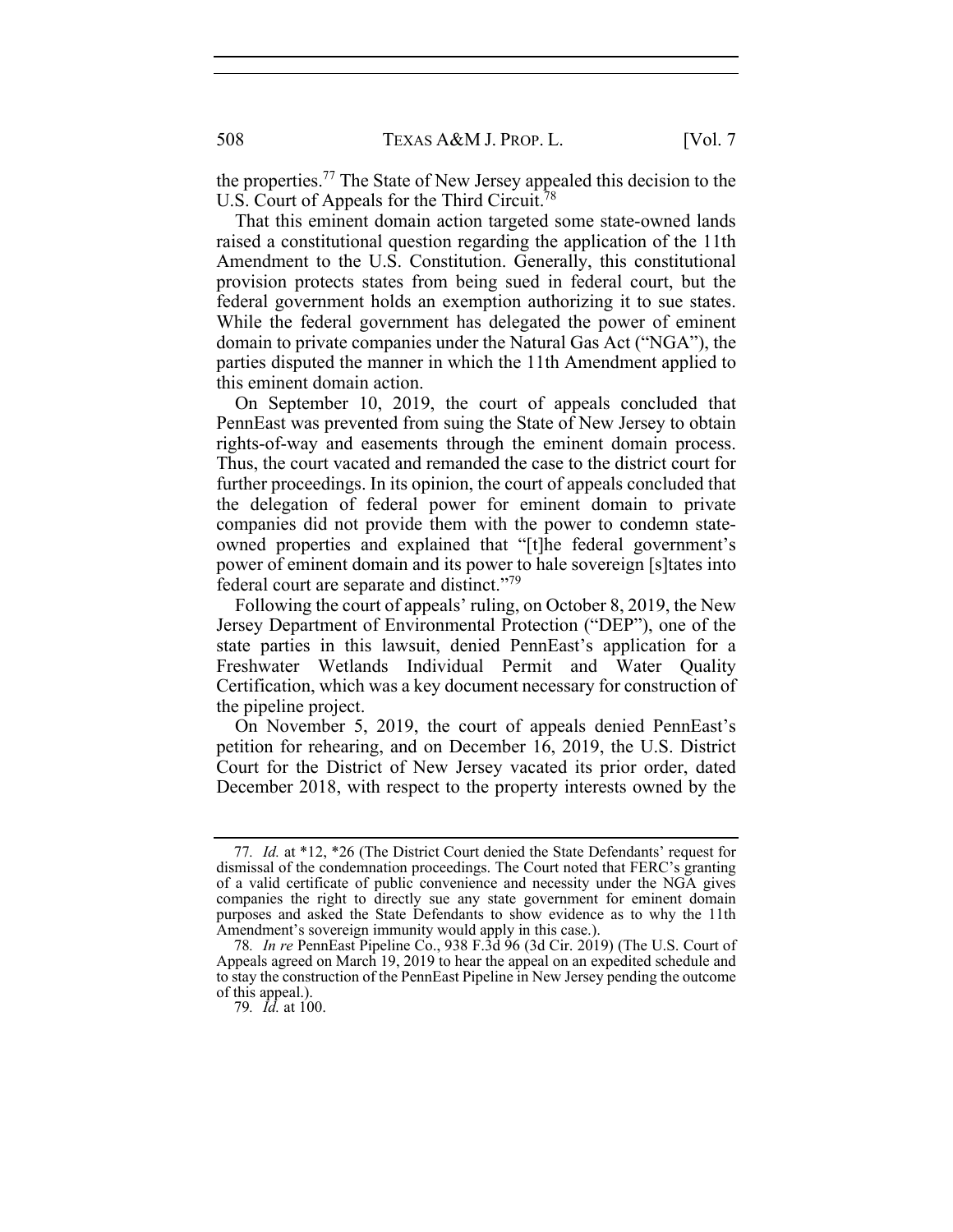State of New Jersey. Additionally, the district court dismissed all claims filed against the state defendants.

Thereafter, on February 18, 2020, PennEast filed a petition for writ of certiorari with the U.S. Supreme Court seeking to overturn the court of appeals' decision that eminent domain could not be exercised on property in which a state has an interest. On June 29, 2020, the Supreme Court invited the U.S. Solicitor General to file a brief in the pending case to express the position of the United States in this matter.<sup>80</sup>

### VII. CONCLUSION

Over the past decade, the United States has become the world's largest producer of oil and natural gas. $81$  For the economic benefits of this increased production to be realized, the national pipeline network must be able to accommodate the transportation of oil and gas to new markets. As such, pipeline infrastructure is an essential component of the American oil and gas industry.<sup>82</sup> There is no practical way, except through the use of pipelines, to transport natural gas from the well to the end user. While some alternatives do exist for the transportation of oil, such as railcars, pipelines provide the safest and most costeffective transportation method.<sup>83</sup>

 <sup>80.</sup> PennEast Pipeline Co. v. New Jersey, No. 19-1039, 2020 WL 3492643 (U.S. June 29, 2020).

<sup>81</sup>*. See The U.S. leads global petroleum and natural gas production with record growth in 2018*, EIA.GOV (Aug. 20, 2019), https://www.eia.gov/todayinenergy/detail.php?id=40973#:~:text=The%20United% 20States%20surpassed%20Russia,world's%20largest%20producer%20of%20petro leum [perma.cc/6FRN-W7PB]; Ian Tiseo, *World's leading gas exporting countries in* 2019, STATISTA.COM (Sept. 2, 2020) https://www.statista.com/statistics/217856/leading-gas-exporters-worldwide [perma.cc/B7B3-97R9]; *EIA expects U.S. net natural gas exports to almost double by 2021*, EIA.GOV (Jan. 23, 2020) https://www.eia.gov/todayinenergy/detail.php?id=42575 [perma.cc/Y8PU-DZ6K].

<sup>82</sup>*. See Written Testimony of TSA Office of Security Policy and Industry Engagement Surface Division Director Sonya Proctor for a House Committee on Homeland Security, Subcommittee on Transportation Security Hearing Titled "Pipelines: Securing the Veins of the American Economy,"* TSA (Apr. 19, 2016), https://www.dhs.gov/news/2016/04/19/written-testimony-tsa-house-homelandsecurity-subcommittee-transportation-security [https://perma.cc/JYK2-QLYJ].

<sup>83</sup>*. See General Pipeline FAQs*, PIPELINE & HAZARDOUS MATERIALS SAFETY ADMIN., https://www.phmsa.dot.gov/faqs/general-pipeline-faqs [perma.cc/4J89- 9EY3] (last visited Nov. 3, 2020); Kenneth P. Green & Taylor Jackson, *Safety in the Transportation of Oil and Gas: Pipelines or Rail?*, FRASER RESEARCH 1 (Aug. 2015), https://www.fraserinstitute.org/sites/default/files/safety-in-thetransportation-of-oil-and-gas-pipelines-or-rail-rev2.pdf [perma.cc/PME9-68L8].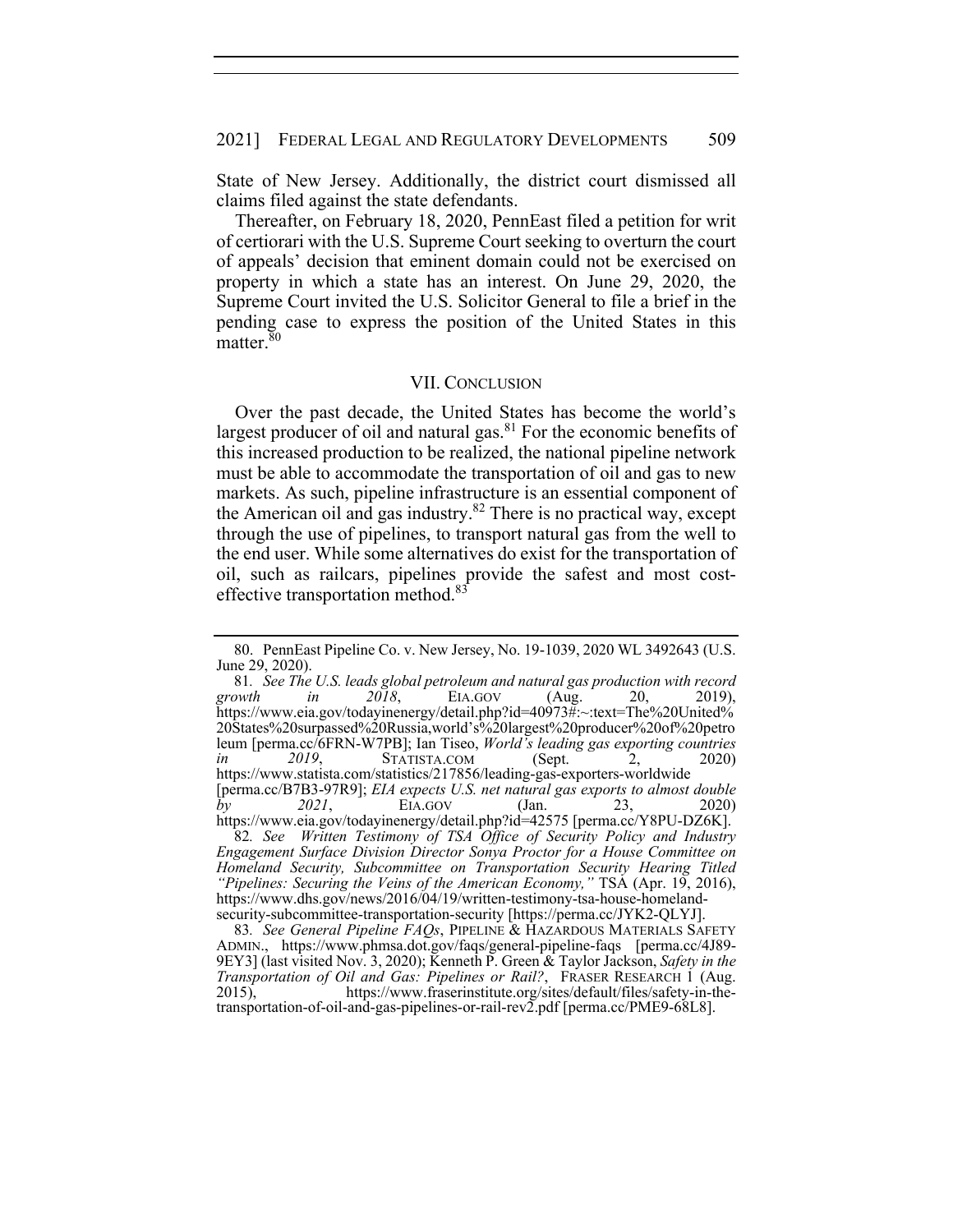As oil and gas production in the United States has surged, calls by environmental organizations and advocates to reduce or eliminate the use of fossil fuels have continued to grow louder. Recognizing the essential role of pipeline infrastructure in the oil and gas production system, opponents of fossil fuel production have pursued legal challenges against pipelines as a strategy to move towards their goal of fossil fuel reduction or elimination. The court rulings issued over the past year illustrate the impact that these legal challenges can have on the pipeline industry—delaying construction, increasing costs, and encouraging the abandonment of projects.<sup>84</sup> There is no question that, viewed collectively, these rulings represent a serious blow to the further development of pipeline transportation projects and could dampen investors' confidence in unlocking and increasing the supply of oil and gas across the country.<sup>85</sup>

Because pipelines are indispensable to the fossil fuel industry, the expansion and construction of new pipelines will likely continue.<sup>86</sup>

setbacks-bodes-ill-for-big-oil-gas-pipeline-projects-idUSKBN2491M5

85*. See* Hiroko Tabuchi & Brad Plumber, *Is This the End of New Pipelines?*, N.Y.TIMES (July 8, 2020), https://www.nytimes.com/2020/07/08/climate/dakotaaccess-keystone-atlantic-pipelines.html [perma.cc/6JNZ-HAWF].

<sup>84</sup>*. See* Marianne Lavelle, *Climate Activists See 'New Era' After Three Major Oil and Gas Pipeline Defeats*, INSIDECLIMATENEWS.COM (July 7, 2020), https://insideclimatenews.org/news/07072020/pipeline-climate-victories-dakotaaccess-keystone-xl-atlantic-coast [perma.cc/Y6E9-DWFV]; Valerie Volcovici & Stephanie Kelly, *End of an Era? Series of U.S. setbacks bodes ill for big oil, gas pipeline projects*, REUTERS (July 8, 2020, 6:07 AM), https://www.reuters.com/article/us-usa-pipelines/end-of-an-era-series-of-u-s-

<sup>[</sup>perma.cc/D7QK-ATP9]; *Keystone XL Pipeline*, CENTER FOR BIOLOGICAL DIVERSITY,

https://www.biologicaldiversity.org/programs/public\_lands/energy/keystone\_xl\_pi peline/#:~:text=The%20Keystone%20XL%20pipeline%20could%20be%20an%20 environmental%20disaster.&text=We're%20fighting%20to%20make,energy%20s ources%20in%20the%20world [perma.cc/T27Z-FA5M].

<sup>86</sup>*. MVP Prepares for Construction Completion: Full In-Service Targeted Early*  2021, MOUNTAIN VALLEY PIPELINE 1 (June 11, https://www.mountainvalleypipeline.info/wp-content/uploads/2020/06/Schedule-Cost-AppTrail-June-2020-FINAL3.pdf [perma.cc/GW4Y-EGXZ]; *TC Energy reports strong first quarter financial results*, TC ENERGY (May 1, 2020), https://www.tcenergy.com/announcements/2020-05-01tc-energy-reports-strongfirst-quarter-financial-results/ [perma.cc/CX2S-G8EK] ("… the Company announced that it was moving forward with construction of the Keystone XL pipeline project which will require an additional investment of approximately US\$8.0 billion. The pipeline is expected to enter service in 2023 and will play a critical role in connecting the world's third largest oil reserves in the Canadian oil sands with the continent's largest refining market in the U.S. Gulf Coast."); *API Responds To Supreme Court Decision On Nationwide Permit 12, Keystone XL*, API (July 6, 2020), https://www.api.org/news-policy-and-